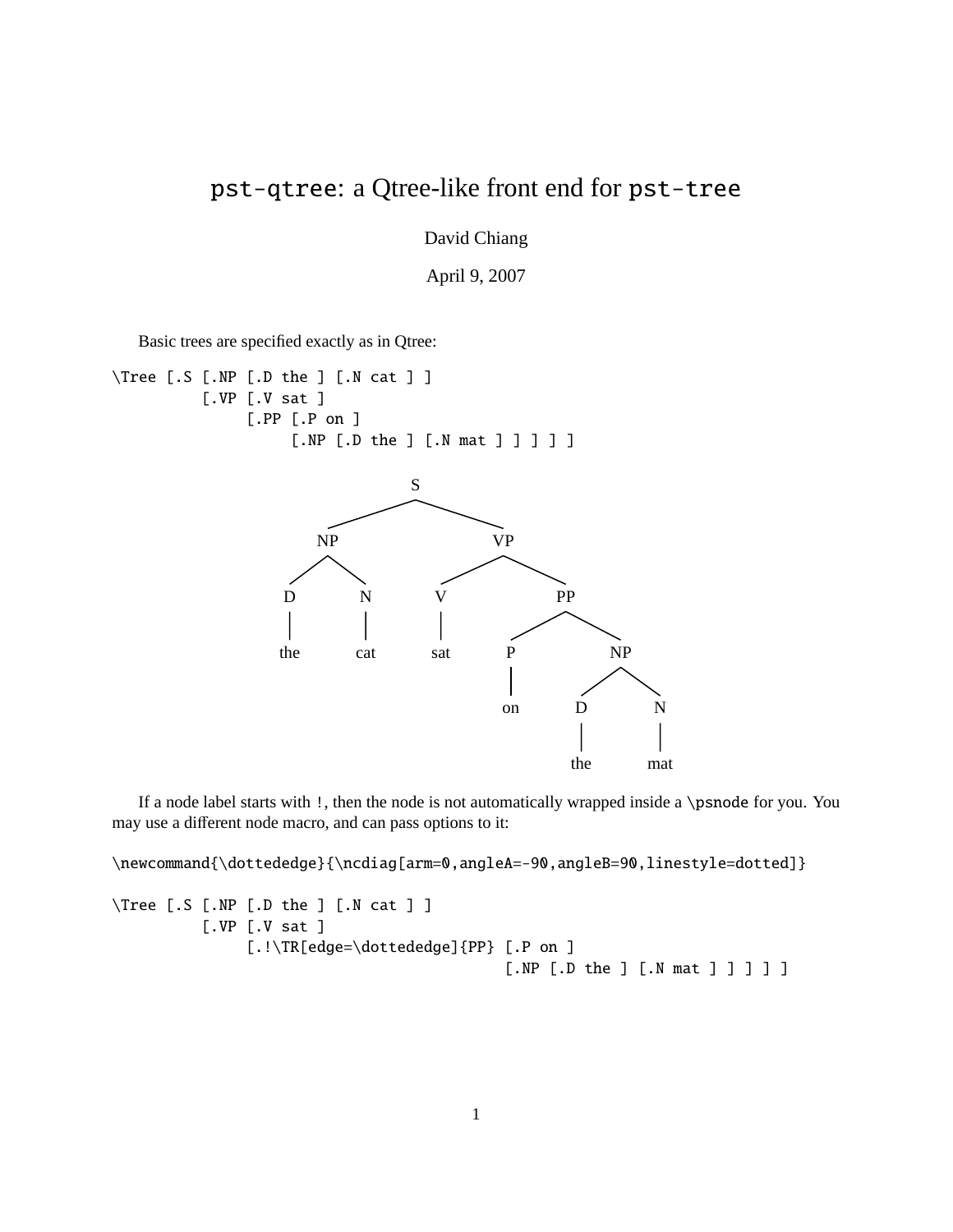

One special type of (large) node defined by pst-qtree is \Troof, which is similar to Qtree's \qroof but not identical in use.

```
\Tree [.S [.NP !\Troof{the cat} ]
          [.VP [.V sat ]
               [.PP [.P on ]
                    [.NP !\Troof{the mat } ] ] ] ]
                                   S
```
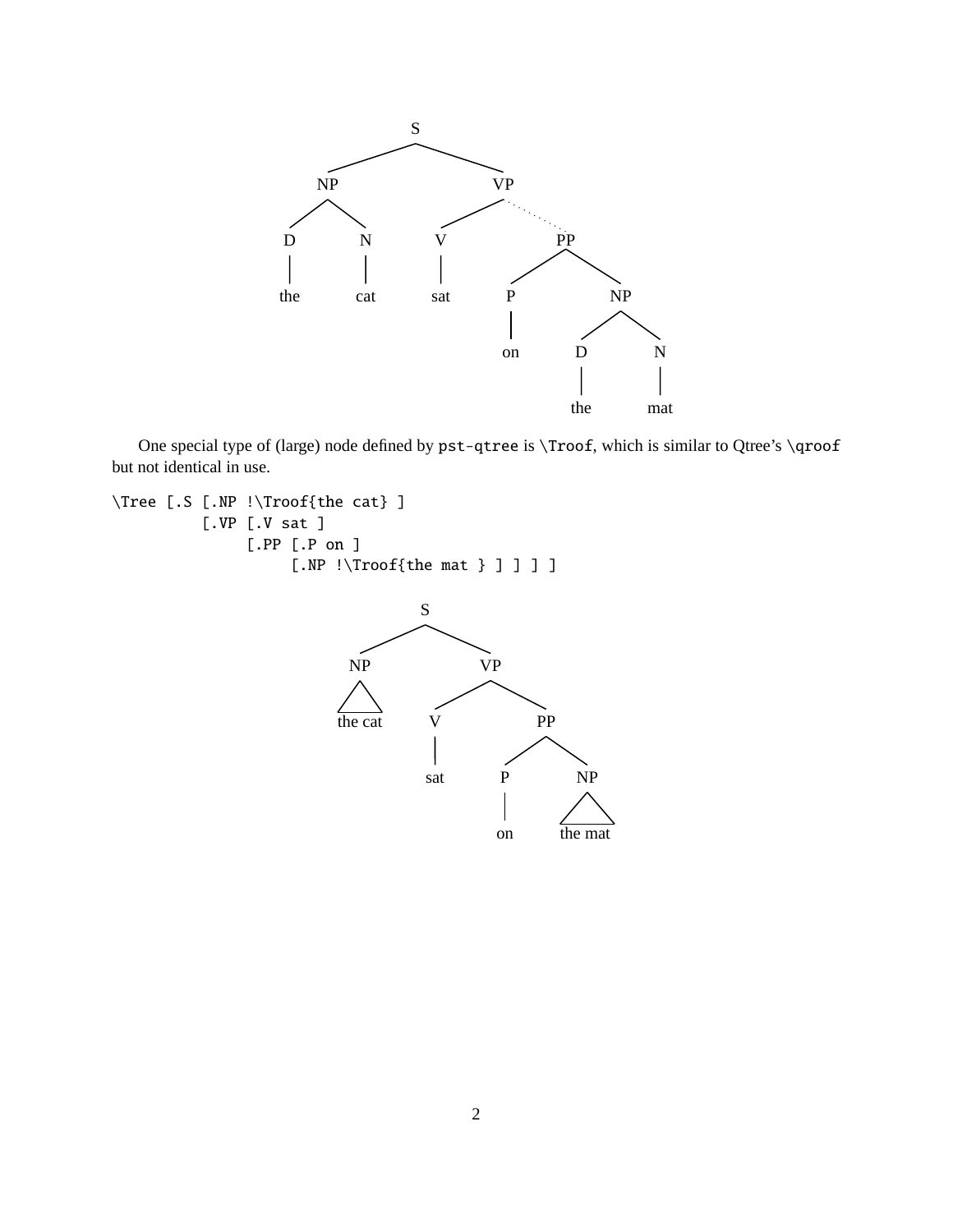Arrows can be drawn between nodes using commands from pstricks: assign a label to each node using \rnode, then connect them using node connection commands such as \nccurve or \ncangle.

```
\Tree
[.TP [.NP \rnode{subj1}subj$_i$ ]
     [ .T \1  [-T + v\_n\+\rangle_{V\_{j\+Ap1\
             [.{\it v}P \rnode{io}{ }IO$_l$
                 [.\{\it v}\l \rangle\[.AplP \rnode{v1}t$_n$
                     [.Apl\1 \rnode{do}DO$_m$
                       [.\{\tilde v}\1 \rangle_{\text{iol}}t$_l$[.Apl\1 \rnode{apl1}t$_k$
                           [.VP [.V \rnode{V1}t$_j$ ]
                                \rnode{do1}t$_m$ ] ] ] ] ] ] ] ] ]
\psset{linewidth=0.3pt,arrowsize=4pt}
\psset{angleA=180,angleB=-90}
\nccurve{->}{subj2}{subj1}
\nccurve{->}{do1}{do}
\nccurve[linestyle=dashed]{->}{io1}{io}
\nccurve{->}{V1}{apl1}
\nccurve{->}{apl1}{v1}
\nccurve{->}{v1}{V}
```
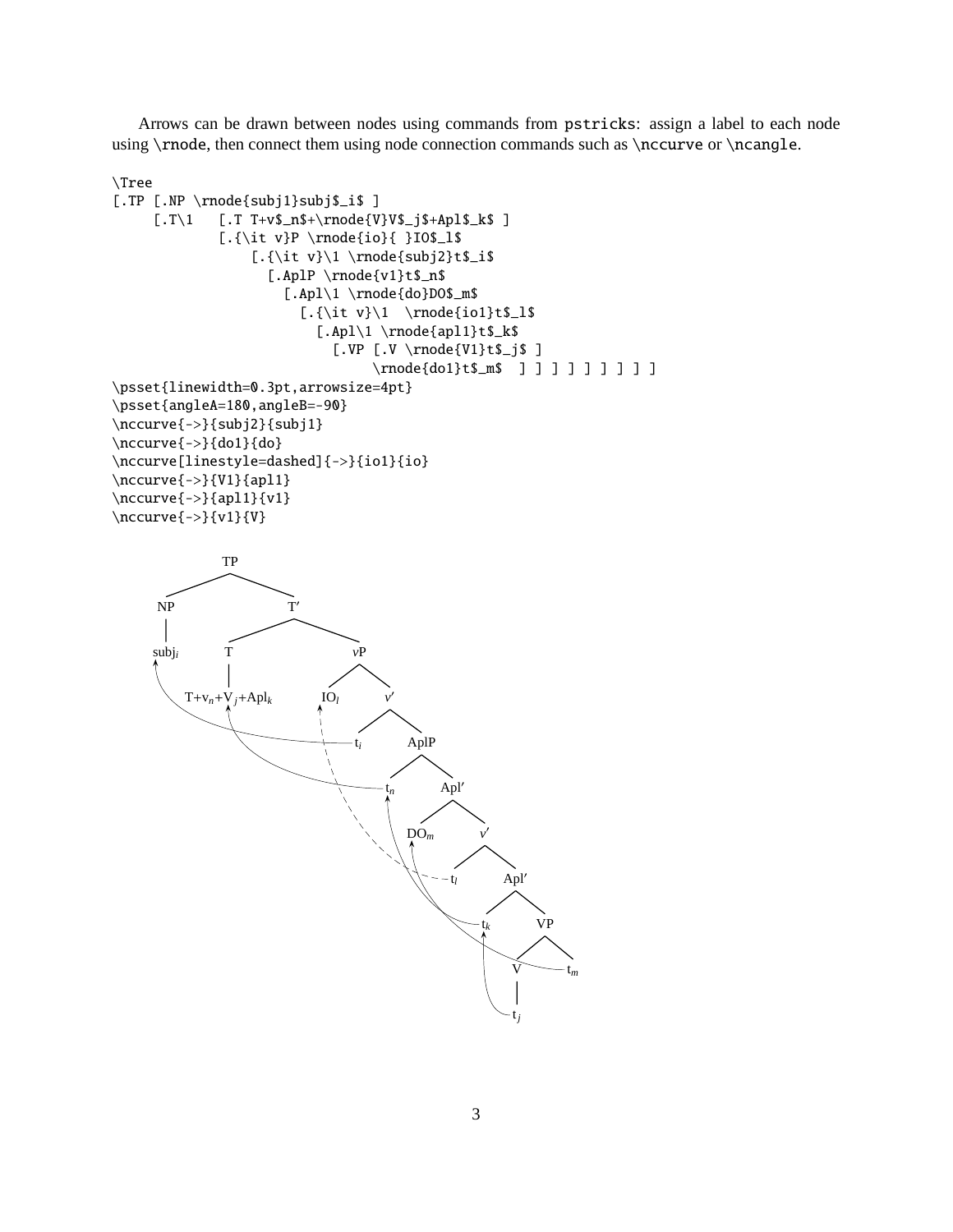Arrows can be labeled using  $\lvert \cdot \rangle$  (on top of the arrow), or  $\tau \tight$  then  $\lvert \cdot \rangle$ (above, below, left of, or right of the arrow) after the \nccurve or \ncangle command.

```
\Tree
[.TP [.NP \rnode{subj1}subj$_i$ ]
     [ .T \1  [-T + v\_n\+\rangle\]V\ _j$+Apl$_k$ ]
             [.{\it v}P \rnode{io}{ }IO$_l$
                 [.\{\\it v\}\l \rangle\[.AplP \rnode{v1}t$_n$
                     [.Apl\1 \rnode{do}DO$_m$
                       [.\{\tilde v}\1 \rangle_{\text{iol}}t$_l$[.Apl\1 \rnode{apl1}t$_k$
                           [.VP [.V \rnode{V1}t$_j$ ]
                                \rnode{do1}t$_m$ ] ] ] ] ] ] ] ] ]
\psset{linewidth=0.3pt,arrowsize=4pt}
\psset{angleA=180,angleB=-90}
\nccurve{->}{subj2}{subj1}\lput{:U}{X}
\nccurve{->}{v1}{V}\tbput{below}
```